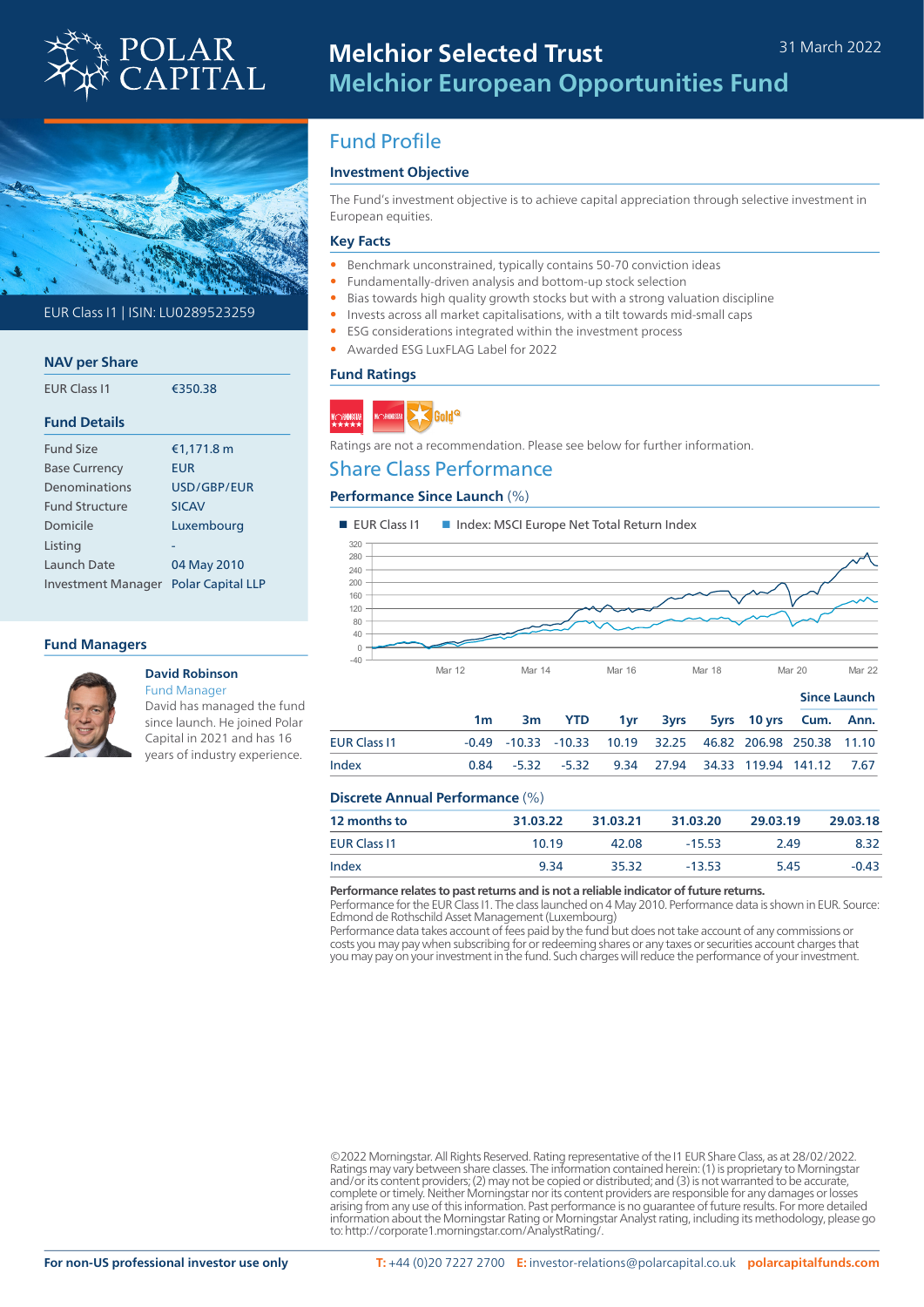0 10 20 30

# Portfolio Exposure & Attribution

As at 31 March 2022

## **Top 10 Positions** (%) Roche 4.7 ASML Holding 3.8 Merck KGaA 3.4 ASR Nederland NV 3.1 Laboratorios Farmaceuticos Rovi 2.9 Nestle 2.9 Kongsberg Gruppen 2.6 Ferguson 2.2 Howden Joinery Group 2.1 Lonza Group 2.1 **Total 29.8**

# **Total Number of Positions 62**

### **Market Capitalisation Exposure** (%)

| Large $(>\epsilon$ 10bn)               | 40.2 |
|----------------------------------------|------|
| Medium $(63 \text{ to } 10 \text{bn})$ | 33.4 |
| Small $(€3bn)$                         | 26.4 |

#### **Sector Exposure** (%)

| Industrials                   | 21.3 |
|-------------------------------|------|
| <b>Financials</b>             | 14.0 |
| Healthcare                    | 13.9 |
| <b>Consumer Discretionary</b> | 12.1 |
| <b>Information Technology</b> | 10.1 |
| <b>Consumer Staples</b>       | 8.7  |
| <b>Materials</b>              | 8.6  |
| <b>Communication Services</b> | 2.9  |
| <b>Real Estate</b>            | 2.7  |
|                               |      |

### **Geographic Exposure** (%)

| <b>United Kingdom</b> | 22.3 |   |    |    |    |
|-----------------------|------|---|----|----|----|
| Switzerland           | 15.6 |   |    |    |    |
| Netherlands           | 11.6 |   |    |    |    |
| Spain                 | 8.6  |   |    |    |    |
| Germany               | 7.8  |   |    |    |    |
| France                | 6.8  |   |    |    |    |
| Italy                 | 4.7  |   |    |    |    |
| Sweden                | 4.2  |   |    |    |    |
| Belgium               | 2.8  |   |    |    |    |
| Norway                | 2.6  |   |    |    |    |
| Finland               | 2.3  |   |    |    |    |
| Austria               | 1.5  |   |    |    |    |
| Ireland               | 1.3  |   |    |    |    |
| Portugal              | 1.1  |   |    |    |    |
| Denmark               | 1.1  |   |    |    |    |
|                       |      | 0 | 10 | 20 | 30 |

Note: Totals may not sum due to rounding. It should not be assumed that recommendations made in future will be profitable or will equal performance of the securities in this document. A list of all recommendations made within the immediately preceding 12 months is available upon request.



# Share Class Information

|                    |                         |                         |                | <b>Minimum</b>              | Ann.            | Perf.             |
|--------------------|-------------------------|-------------------------|----------------|-----------------------------|-----------------|-------------------|
| <b>Share Class</b> | <b>Bloomberg ISIN</b>   |                         | <b>SEDOL</b>   | Investment OCF <sup>+</sup> | Fee             | Fee <sup>tt</sup> |
| EUR B1             |                         | MSEOPB1 LX LU1231252237 | <b>BXC8723</b> | USD 10,000                  | 1.86% 1.65% N/A |                   |
| EUR <sub>CS1</sub> | <b>Service Contract</b> | LU2085698996            | $\sim$         | USD 10,000 1.07% 0.85% N/A  |                 |                   |
| EUR <sub>11</sub>  |                         | MSOPBEU LX LU0289523259 | B4325G1        | <b>USD 10.000</b>           | 1.06% 0.85% N/A |                   |
| USD <sub>12</sub>  |                         | MSOPBUS LX LU0289527912 | B42L0S6        | USD 10.000 1.07% 0.85% N/A  |                 |                   |
| GBP 17             |                         | MSOPDGBLX LU0289524653  | <b>B1Z4RK2</b> | USD 10,000 1.06% 0.85% N/A  |                 |                   |
| EUR <sub>P1</sub>  |                         | MSEUP1E LX LU0952580347 | <b>BXC8712</b> | USD 250,000 1.02% 0.85% N/A |                 |                   |

**† Ongoing Charges Figure (OCF)** is the latest available, as per the date of this factsheet **† † Performance Fee** This Fund does not have a performance fee.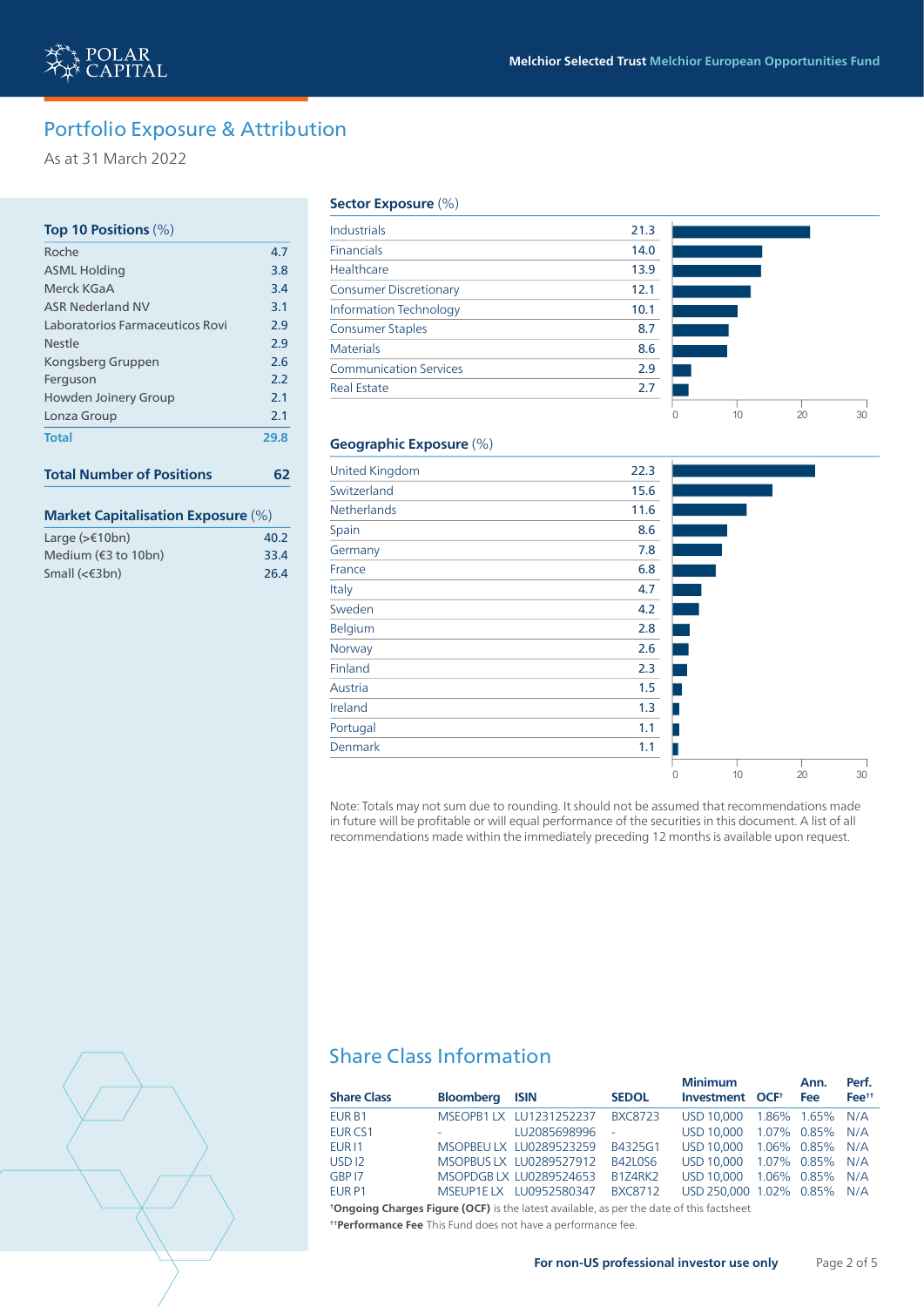## Fund Manager's Comments

### **Investment background**

The month was characterised by significant volatility, a pendulum swing from fear to hope as the war in Ukraine continued. The end result of developed markets being up 2.7% for the month masks a 6% drawdown at the beginning of March as the ramifications of war became clearer. Unprecedented sanctions on Russia continued, including a ban on Russian oil imports into the US and UK by the end of the year. This led to oil breaching \$130 intraday, almost double the average oil price of 2021. Within a week, the oil price was below \$100 on prospects of OPEC increasing production and possible demand destruction. This level of commodity price volatility extended more broadly with copper and gold at or close to all-time highs at one point. The war is clearly not going to President Putin's plan, with NATO estimating that up to 15,000 soldiers have been killed. Several rounds of peace talks and a sustained Ukrainian stronghold provide hope that an agreement could be reached, although fear of Putin's unpredictability remains.

Surging commodity prices fuelled stagflation concerns. US two-year yields rose by 90bps and the 2-10 year curve briefly inverted for the first time since 2019. Yield curve inversion has been a predictor of recessions in 12-18 months' time. However, short and shallow inversions can often be false positive signals so it is an indicator we will continue to monitor. The Federal Reserve raised its benchmark interest rate by 0.25%, the first increase since 2018, and while the dot plot implied seven 25bps rate hikes this year, in line with market expectations, the underlying tone was more hawkish with a clear message that 50bps rate hikes remain on the table. The ECB's rhetoric was more dovish by comparison with "extra space" needed between the end of bond buying and the first rate hike. This is despite German inflation reaching its highest rate in 40 years, up 7.6% year on year in March with energy prices up 40%.

Supply-chain constraints are something companies have had to get used to during Covid and while there were signs of improvement at the start of the year this has been dashed by the war in Ukraine and resurgence of Covid in China. While PMIs are still solid and services are surprising to the upside in Europe as the economy reopens, China's zero Covid policy and Shanghai lockdown are likely to have renewed impacts on global supply chains. Although most companies are likely to be impacted to some extent, we expect the higher quality companies to navigate this better.

### **Strategy highlights**

March was a challenging month and the Fund fell 0.5% (I1 EUR Share Class) compared with a positive return in MSCI Europe index of 0.8% (in euro terms). The Fund's weighting to small and midcap companies was the key driver of underperformance, while stock selection within each size segment was positive.

The full-year earnings reporting period came to a close during the month and our holdings continue to operationally outperform the benchmark, with 50% year on year EPS growth in 2021 on an equal weighted basis, 3% ahead of the benchmark. Overall, the message from our companies has been one of a strong demand environment, record order books and a focus on execution in a continuing challenging supply and inflationary environment.

Ferguson (-23bps) reported a better-than-expected set of quarterly results and a positive outlook that led to a 4% upgrade to full-year consensus earnings. Despite this, the stock came under pressure over concerns of the impact of rising interest rates on its key US housing market that accounts for 55% of revenue. Company internal

indicators point to a continued strong residential market and the structural undersupply of housing in the US provides a supportive backdrop. Housing market concerns extended to the UK and put pressure on kitchen supplier Howden Joinery Group (-25bps) and leading European ventilation provider Volution Group (-23bps). Howden Joinery Group has derated by 30% year to date despite continued positive earnings momentum. The home improvement market should continue to be supported by strong UK house price performance; the Nationwide House Price index accelerated in March to 14.3% year on year, the strongest pace of increase since 2004. Volution has derated by 24% year to date despite recent events strengthening the market opportunity for energy-efficient products.

Roche Holding (37bps) outperformed along with the healthcare sector, and it has many pipeline readouts in the months ahead that could be a positive catalyst. Norwegian defence company Kongsberg Gruppen (34bps) continued to perform strongly as commitments to defence spending increase globally and on the prospect of a more coordinated European defence policy. Plans to jointly issue bonds to fund defence and energy objectives would be a significant deepening of EU integration. Dutch insurer ASR Nederland (30bps) benefited from rising interest rate expectations, which support higher organic capital generation as well as solvency levels. It is also relatively insulated from uncertainties arising from the war in Ukraine.

During the month, DNB's acquisition of Sbanken finally completed. In a positive, unexpected turn of events, the Norwegian Competition Tribunal concluded there was no basis for the Norwegian Competition Authority to reject the acquisition and it was therefore approved unconditionally.

The Fund took advantage of market volatility to build a new position in Sto SE, a German building products group that is the global leader in external wall insulation systems (EWIS) and renders, with particularly strong market share in its core markets of Germany, France and the Benelux. Sto is a beneficiary of structural growth in investment in energy efficiency. On top of this, it should benefit from a cyclical recovery in EWIS in its largest market in Germany, which is still more than 10% below its peak in 2012 following a period of lower energy prices and extended delays in agreeing subsidies which led to projects being delayed before certain investments in energy efficiency were made tax deductible in 2020. These headwinds are now reversing, with demand positively correlated with energy prices. On top of this, the pressing need in Germany and other markets to reduce dependence on Russian fossil fuels should further accelerate investment in energy efficiency in buildings. At an enterprise value of only 6.5x forward EBITDA and 9x EBIT, Sto's valuation does not reflect the structural growth or the improving outlook for the company.

The market pullback also presented the opportunity to initiate a position in industrial gas company Linde which has been on our watchlist. Linde is the number one industrial gas company worldwide with 30% market share in a market that has become increasingly consolidated over the past decade. The company has a defensive growth profile and strong pricing power that supports double-digit earnings growth. Going forward there are new growth opportunities, such as in semiconductors, where the significant capex announcements will require high purity industrial gases. Linde also has a key role to play in the energy transition, enabling its customers to reduce their own emissions. It estimates that its operations have helped customers avoid more than twice the level of its own CO<sub>2</sub> emissions. The company's expertise and assets in the hydrogen

It should not be assumed that recommendations made in future will be profitable or will equal performance of the securities in this document. A list of all *recommendations made within the immediately preceding 12 months is available upon request.*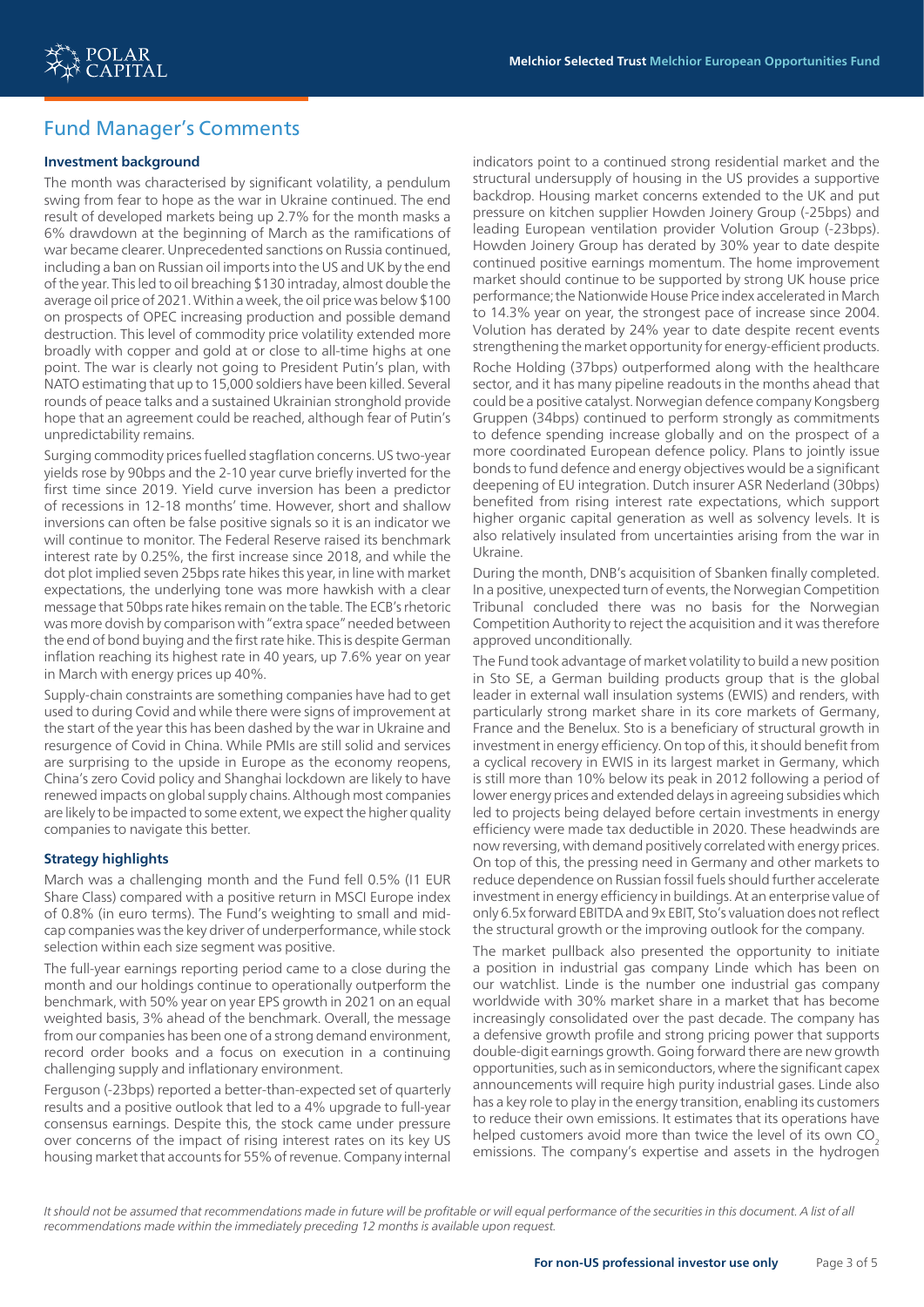

chain leave it well placed to benefit from the increasingly prioritised hydrogen market.

David Robinson

7 April 2022

*It should not be assumed that recommendations made in future will be profitable or will equal performance of the securities in this document. A list of all recommendations made within the immediately preceding 12 months is available upon request.*